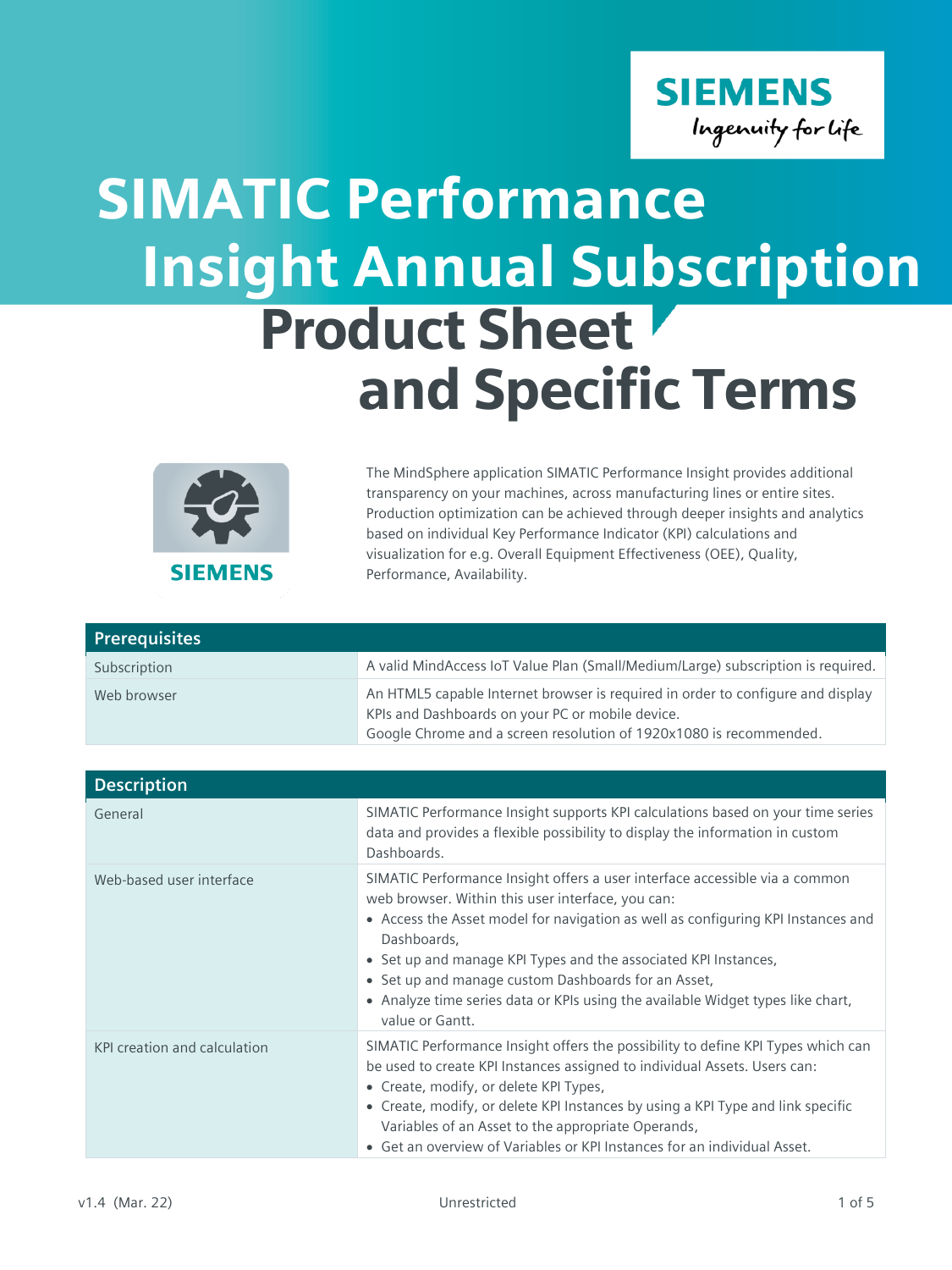|                         | • Generate KPIs automatically such as OEE, Performance, Quality, Mean Time<br>Between Failure (MTBF), Mean Time To Repair (MTTR) or Total Effective<br>Equipment Performance (TEEP) for the OEE analysis of a configured Asset.                                                                                                                                                                                                                                                                                                                                                                                                                                                                                                                                                                                                                                                                                                                                                                            |
|-------------------------|------------------------------------------------------------------------------------------------------------------------------------------------------------------------------------------------------------------------------------------------------------------------------------------------------------------------------------------------------------------------------------------------------------------------------------------------------------------------------------------------------------------------------------------------------------------------------------------------------------------------------------------------------------------------------------------------------------------------------------------------------------------------------------------------------------------------------------------------------------------------------------------------------------------------------------------------------------------------------------------------------------|
| Dashboarding            | Based on the flexible dashboarding of SIMATIC Performance Insight, Users can:<br>• Set up and manage one or more Dashboards per Asset,<br>• Configure the observation period per Dashboard,<br>• Set up and manage one or more Widgets per Dashboard,<br>• Use the Widgets as well as their detailed view for data analysis.<br>• Use a pre-defined Dashboard for analyzing the performance of an Asset<br>including the related KPI Instances such as OEE, Performance, Quality, MTBF,<br>MTTR or TEEP.                                                                                                                                                                                                                                                                                                                                                                                                                                                                                                   |
| Application permissions | SIMATIC Performance Insight is operated in a data center in the Area European<br>Union and reads, processes and writes the following data:<br>• Time series data which includes the Variables received from an Asset within<br>defined continuous time cycles.<br>• Asset configuration data which describes the Asset (e.g. Asset name,<br>location).<br>• User data (User name (given name and surname), email address, user rights<br>granted, user role and language.<br>The application performs the following activities which modify or amend Your<br>Content in your MindAccess Account on your behalf:<br>Read access on your time series data:<br>• This application reads uploaded data from your data repository to evaluate<br>and process certain information presented in different views within this<br>application.<br>Read access on your Asset configuration data:<br>• Read access on Asset configuration data is required in order to use the<br>functionalities of this application. |

| <b>Pricing Model</b>                                                                                                                                                                                                                                                                                                                                                                                |                                                                                                                                                                                                                                                                                                                                                                                                                                                             |                                         |                      |                             |
|-----------------------------------------------------------------------------------------------------------------------------------------------------------------------------------------------------------------------------------------------------------------------------------------------------------------------------------------------------------------------------------------------------|-------------------------------------------------------------------------------------------------------------------------------------------------------------------------------------------------------------------------------------------------------------------------------------------------------------------------------------------------------------------------------------------------------------------------------------------------------------|-----------------------------------------|----------------------|-----------------------------|
| Fee for                                                                                                                                                                                                                                                                                                                                                                                             | Base subscription <sup>1</sup>                                                                                                                                                                                                                                                                                                                                                                                                                              | <b>Upgrade subscriptions (optional)</b> |                      |                             |
|                                                                                                                                                                                                                                                                                                                                                                                                     | 5 KPI Instances and<br>3 Users                                                                                                                                                                                                                                                                                                                                                                                                                              | 1 additional<br><b>KPI Instance</b>     | 1 additional<br>User | 1 Asset for OEE<br>analysis |
| <b>Billing cycle</b>                                                                                                                                                                                                                                                                                                                                                                                | Yearly in advance                                                                                                                                                                                                                                                                                                                                                                                                                                           |                                         | Yearly in advance    |                             |
| <sup>1)</sup> Should the actual usage of your base subscription repeatedly exceed one or more of the applicable limits (e.g. the number of Users, KPI Instances, Assets for<br>OEE analysis), and should you not order the appropriate increase of usage capacities for an additional fee, we reserve the right to suspend the Service. Other<br>contractual rights and remedies remain unaffected. |                                                                                                                                                                                                                                                                                                                                                                                                                                                             |                                         |                      |                             |
| Base subscription fee                                                                                                                                                                                                                                                                                                                                                                               | The base subscription allows access and use of the application with up to 5 KPI<br>Instances and 3 Users for visualizing the condition of a single Asset e.g. a<br>machine. One KPI Instance includes up to 5 Variables used in the Widget.                                                                                                                                                                                                                 |                                         |                      |                             |
| Upgrade subscription fee                                                                                                                                                                                                                                                                                                                                                                            | Additional fees will be applied on a yearly basis for any upgrade subscription.                                                                                                                                                                                                                                                                                                                                                                             |                                         |                      |                             |
| Payment terms                                                                                                                                                                                                                                                                                                                                                                                       | The fees for the base and any upgrade subscription are charged yearly in<br>advance.                                                                                                                                                                                                                                                                                                                                                                        |                                         |                      |                             |
| <b>Subscription Term</b>                                                                                                                                                                                                                                                                                                                                                                            | The initial Subscription Term for the base and any upgrade subscription is 12<br>months. Following expiration of the preceding Subscription Term, the<br>subscription automatically renews with a Subscription Term of 12 months at the<br>then-current terms made available under www.mindsphere.io/terms, unless<br>either Party notifies the other Party at least 60 days prior to the then-current<br>expiration date that it has elected not to renew. |                                         |                      |                             |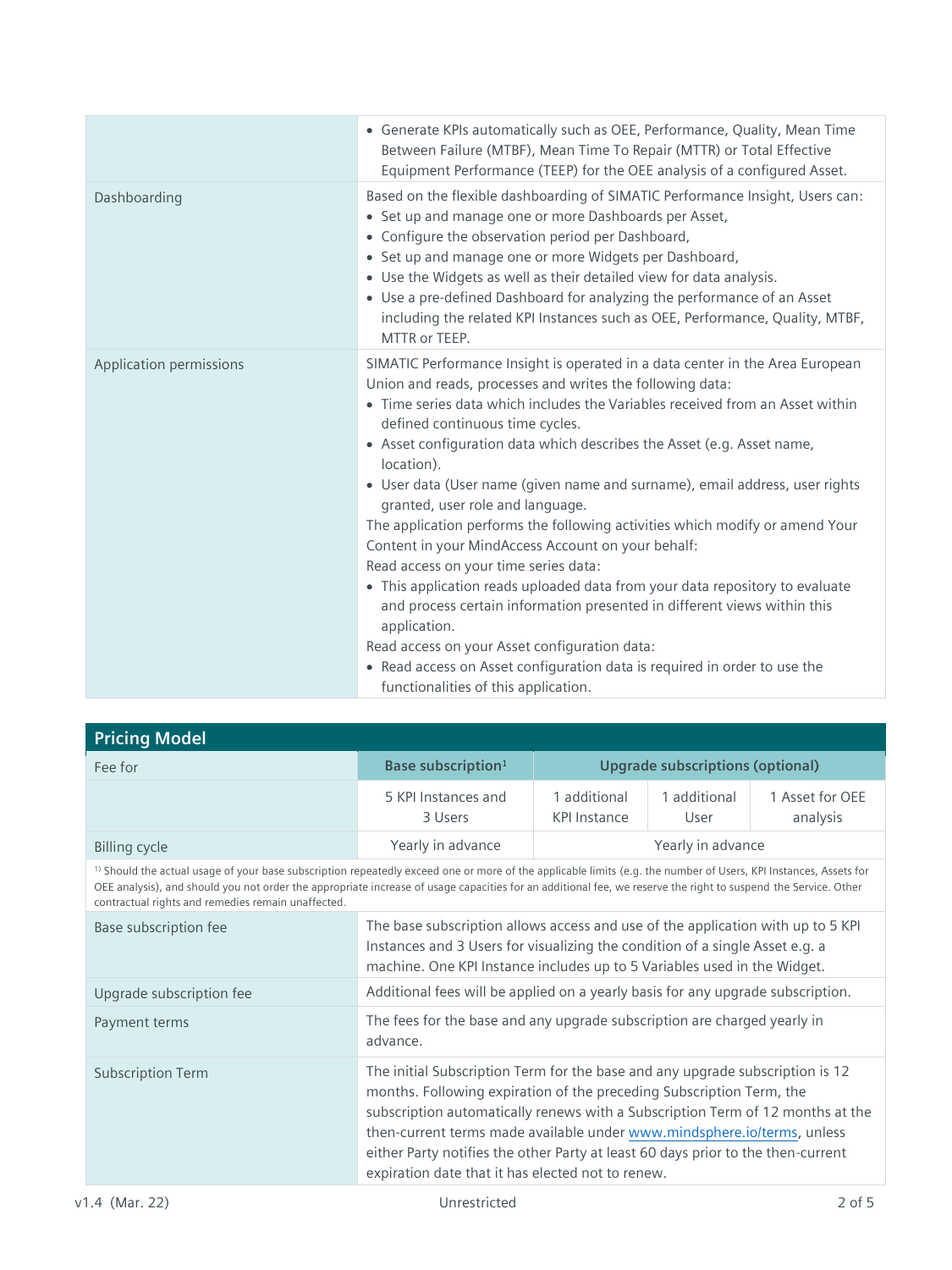| Adaptation of fees | The fees during any renewed Subscription Term will be the same as during the<br>immediately prior Subscription Term, unless we notify you of a Fee Change at<br>least 90 days prior to the end of the then-current Subscription Term, in which<br>case the communicated Fee Change will be effective upon subscription renewal.<br>During a running Subscription Term we may change our fees or add new fees<br>(collectively referred to as "Fee Change") due to: (i) changes in the quality or<br>functionalities of the Service; (ii) material changes in market conditions; (iii)<br>general increases in wages or other employment costs; and/or (iv) changes in<br>procurement costs due to price changes made by our suppliers, in each case to<br>the extent that the changes affect our provision of the agreed Service. We will<br>notify you of any Fee Change at least 60 days in advance of the effective date of<br>the Fee Change.                                                                                                                                                                                                                                                                            |
|--------------------|------------------------------------------------------------------------------------------------------------------------------------------------------------------------------------------------------------------------------------------------------------------------------------------------------------------------------------------------------------------------------------------------------------------------------------------------------------------------------------------------------------------------------------------------------------------------------------------------------------------------------------------------------------------------------------------------------------------------------------------------------------------------------------------------------------------------------------------------------------------------------------------------------------------------------------------------------------------------------------------------------------------------------------------------------------------------------------------------------------------------------------------------------------------------------------------------------------------------------|
| Trial              | "Trial" refers to an application that has been designated as a "trial" offering in the<br>product description in the applicable Order Form. Any application delivered as a<br>Trial is a "Free of Charge Service" as that term is defined in the MMA.<br>We will notify you by email of the exact start and end date of the Subscription<br>Term for the Trial ("Free Trial Period").<br>You may terminate the Trial at any time during the Free Trial Period by providing<br>written notice to trial@mindsphere.io no later than 14 days prior to the end date<br>of the Free Trial Period. We may terminate your access to the Trial at any time<br>after receipt of your written termination notice. Termination of the Trial shall<br>also result in termination of the respective corresponding paid subscription<br>ordered.<br>During the Free Trial Period, our standard support and service level obligations<br>do not apply. We may however, at our sole discretion, make certain free of<br>charge support services available to you. Upon expiration of the Free Trial<br>Period, the Subscription Term for the respective corresponding paid subscription<br>will begin, and you will be invoiced accordingly. |

| <b>Specific Terms</b>   |                                                                                                                                                                                                                                                                                                                                                        |
|-------------------------|--------------------------------------------------------------------------------------------------------------------------------------------------------------------------------------------------------------------------------------------------------------------------------------------------------------------------------------------------------|
| Service Level Agreement | The Monthly Uptime Percentage for this application is 90 %. Monthly Uptime<br>Percentage is defined in the MindSphere Supplemental Terms available on<br>www.mindsphere.io/terms.                                                                                                                                                                      |
| Application use rights  | This application can be used as part of OEM Services as described in the Specific<br>Terms for MindAccess IoT Value Plan published on www.mindsphere.io/terms.<br>Under the Account of your MindAccess IoT Value Plan, you may permit Users of<br>Third Parties to access and use this application for the purpose of receiving a<br>service from you. |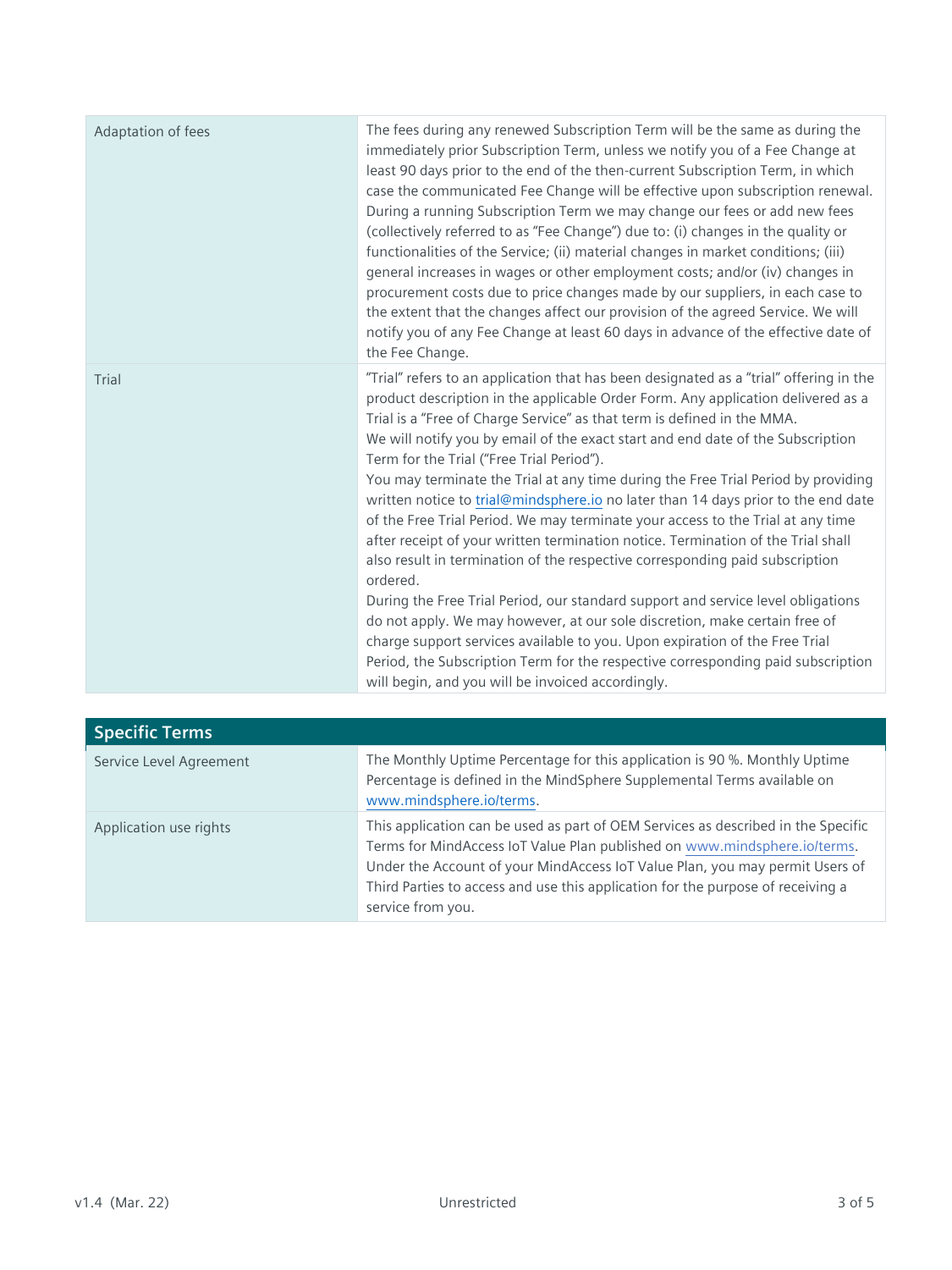| Data use rights                                  | "Collected Data" means any data and information processed and monitored by<br>SIMATIC Performance Insight in order to fulfil its functionality. You acknowledge<br>that Collected Data may include copies made by SIMATIC Performance Insight of<br>portions of Your Content for use in accordance with this Product Sheet and<br>Specific Terms.<br>During and after the Subscription Term, Siemens and its business partners may<br>use Collected Data for Siemens' internal purposes (e.g. development and<br>improvement of products and services) and to improve SIMATIC Performance<br>Insight. Use of Collected Data in accordance with this Section will be at Siemens'<br>risk. Should Siemens divest substantially all of its assets of a business or should<br>an Affiliate cease to be an Affiliate of Siemens AG, the purchaser of the divested<br>business or the former Affiliate, respectively, may use the Collected Data<br>received by such business or Affiliate before divestment, only as permitted in<br>this Product Sheet and Specific Terms. |
|--------------------------------------------------|------------------------------------------------------------------------------------------------------------------------------------------------------------------------------------------------------------------------------------------------------------------------------------------------------------------------------------------------------------------------------------------------------------------------------------------------------------------------------------------------------------------------------------------------------------------------------------------------------------------------------------------------------------------------------------------------------------------------------------------------------------------------------------------------------------------------------------------------------------------------------------------------------------------------------------------------------------------------------------------------------------------------------------------------------------------------|
| <b>Third Party Terms</b>                         | The application contains Third Party services, including open source software,<br>commercial software, or software-related managed services, which are subject<br>to additional or different terms, license rights, or require certain notices by their<br>licensors, which we are obliged to pass on to you as your licensor and to which<br>you agree to abide ("Third Party Terms").<br>The Third Party Terms for SIMATIC Performance Insight are made available via<br>the following web link:<br>https://sie.ag/MindSphere-ThirdParty_SIMATIC-PerformanceInsight.                                                                                                                                                                                                                                                                                                                                                                                                                                                                                                 |
| Changes to the Product Sheet & Specific<br>Terms | We may update this document from time to time during a Subscription Term in<br>order to reflect any changes agreed with or imposed by our subcontractors<br>(including changes in open source software license terms) or when we introduce<br>new features, supplements, enhancements or capabilities (e.g. that were not<br>previously included with the subscription but added for no additional fee). These<br>changes shall become binding upon release of a new version of this document<br>on www.mindsphere.io/terms.                                                                                                                                                                                                                                                                                                                                                                                                                                                                                                                                           |
| Support                                          | Support may be contacted via Industry Online Support:<br>https://support.industry.siemens.com/.<br>Support is available in English and German.                                                                                                                                                                                                                                                                                                                                                                                                                                                                                                                                                                                                                                                                                                                                                                                                                                                                                                                         |

| <b>Export Control Regulations</b> |              |  |
|-----------------------------------|--------------|--|
| - AL                              | $\mathbb N$  |  |
| <b>ECCN</b>                       | <sup>N</sup> |  |

| <b>Security Information</b> |                                                                                                                                                                                                                |
|-----------------------------|----------------------------------------------------------------------------------------------------------------------------------------------------------------------------------------------------------------|
| General                     | In order to protect plants, systems, machines and networks against cyber<br>threats, it is necessary that you implement and continuously maintain a holistic,<br>state-of-the-art industrial security concept. |
| Secure communication        | Data transmission will be done via HTTPS protocol from Asset to your<br>MindAccess Account.                                                                                                                    |

| <b>Definitions</b> |                                                                                  |
|--------------------|----------------------------------------------------------------------------------|
| Asset              | An Asset is the logical representation of a thing which for the purposes of this |
|                    | application is a machine.                                                        |